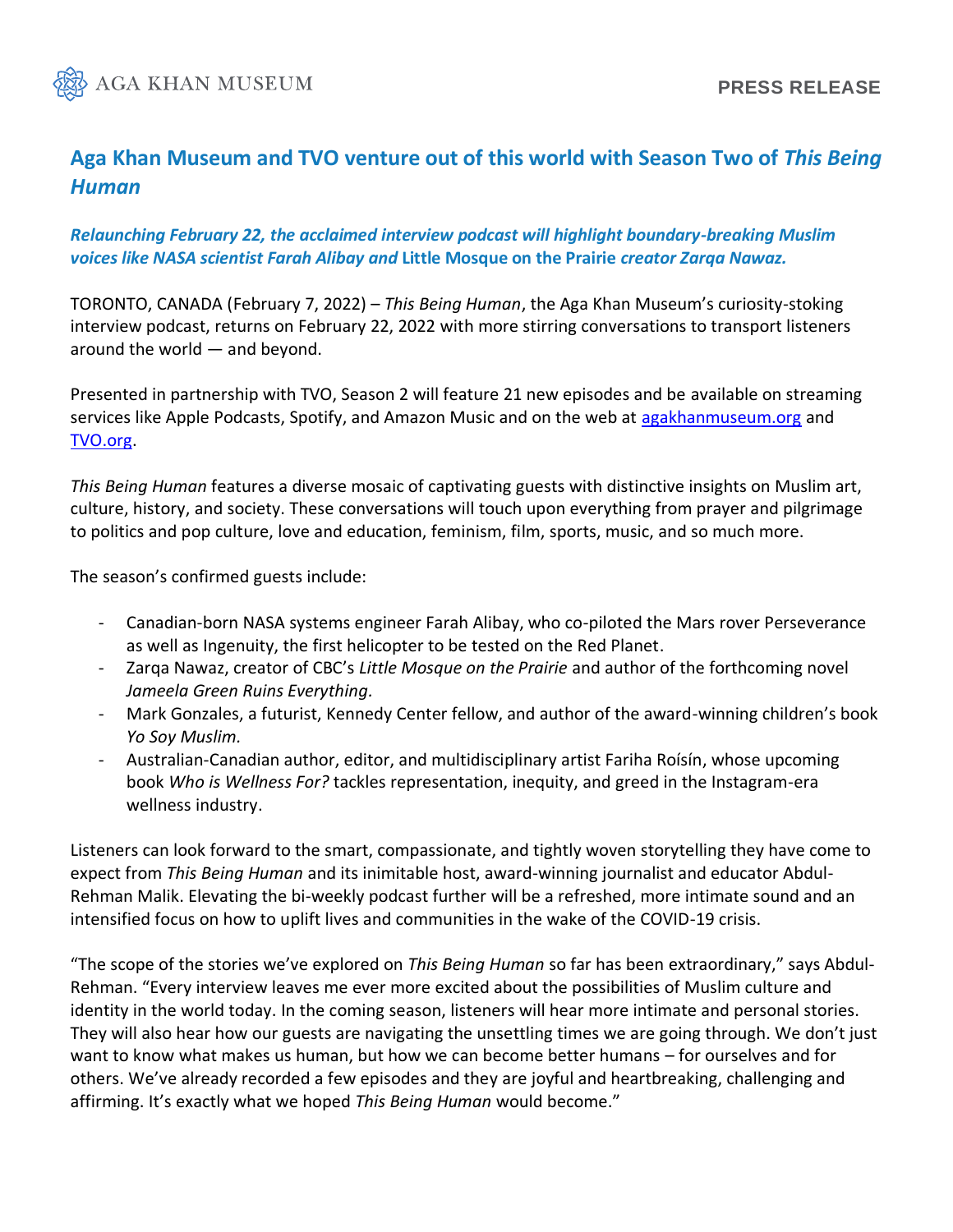

Bolstered by the success of *This Being Human*'s ground-breaking first season, the Museum has partnered with media and education leader TVO to expand the podcast's impact and reach. "TVO's reputation for excellence, creativity, and integrity make the organization an ideal partner for *This Being Human*," said Dr. Ulrike Al-Khamis, the Museum's Director and CEO. "By working collaboratively, the Museum and TVO will open new windows of discovery for each other's audiences and engage new listeners with human stories that entertain and inform."

"The conversations featured in *This Being Human* bring to life an irresistible spectrum of experience, encouraging deeper curiosity and insight into Muslim culture, thinking, and innovation," says John Ferri, VP of Programming and Content at TVO. "We're excited to partner with the Aga Khan Museum to engage listeners in these ground-breaking interviews and stories that have the power to positively inspire and impact our lives."

Lauded as "terrific, full of insightful interviews with interesting guests" by the *Toronto Star, This Being Human* celebrates the diversity and wide-ranging impact of changemakers deeply engaged with what it means to be Muslim. The podcast has only grown timelier and more relevant since its January 2021 debut in light of recent Islamophobic attacks in Canada and elsewhere in the West.

"At the beating heart of the Museum is the belief that art, culture, and conversation are vitally important to shifting attitudes and building bridges across difference," says Dr. Al-Khamis. "And by sharing enthralling personal stories through the medium of podcasting, we can touch more lives than ever before with our message of hope, inclusion, and the power of diversity to bring about a better world."

## **ABOUT THE PODCAST**

*This Being Human* **(bi-weekly; 21 episodes x 25-40 minutes) Season 2 Launches February 22, 2022 Host:** [Abdul-Rehman Malik](https://worldfellows.yale.edu/abdul-rehman-malik)  **Executive Producer: Lisa Gabriele; Senior Producer: Kevin Sexton, Antica Productions Available on iTunes, Spotify, and other podcast streaming services**

#### **SUPPORT**

The Museum wishes to thank Nadir and Shabin Mohamed for their leadership support to develop and produce *This Being Human*.

#### **ABOUT THE HOST**

Writer, journalist, educator, and pop culture aficionado [Abdul-Rehman Malik](https://worldfellows.yale.edu/abdul-rehman-malik) is currently lecturer at Yale University's School of Divinity. At Yale, he also leads the Council on Middle East Studies cultural literacy initiative. He was a past artist-in-residence at the Doris Duke Foundation's Shangri La Museum of Islamic Art, Design and Culture, where he curated a series called "What is Muslim Culture?" His most recent work for the BBC was a radio essay for Holy Week entitled ""Behold the Man", a Muslim meditation on a medieval depiction of Jesus. His work has been broadcast on BBC Radio, Radio 4, Radio 2, and the World Service, and in countless online and print publications. He is a Toronto native and is an enthusiastic Aga Khan Museum supporter.